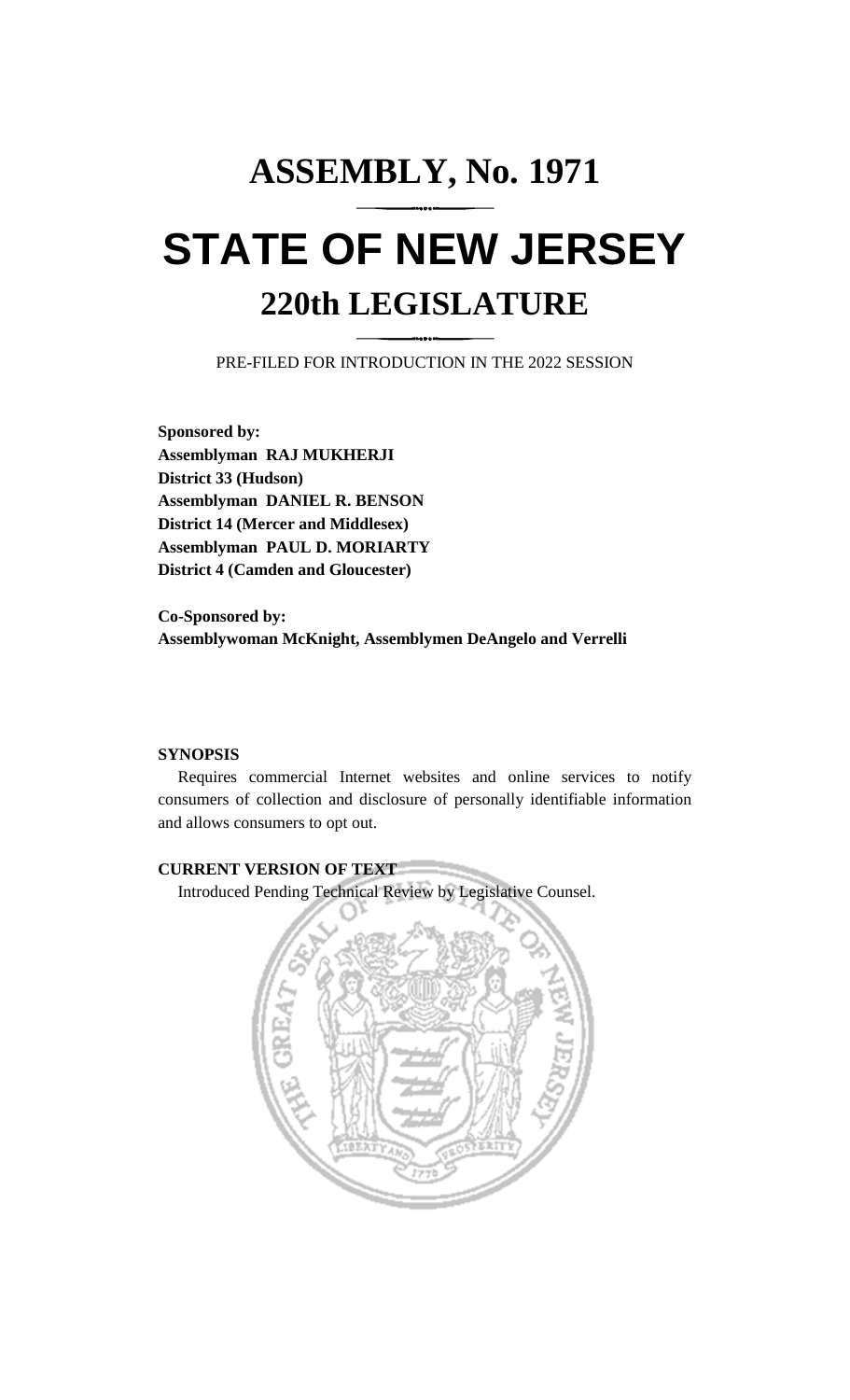$\mathcal{D}_{\mathcal{L}}$ 

 **AN ACT** concerning commercial Internet websites, consumers, and personally identifiable information and supplementing Title 56

 of the Revised Statutes. **BE IT ENACTED** *by the Senate and General Assembly of the State of New Jersey:* 8 1. As used in P.L., c. (C.) (pending before the Legislature as this bill): "Affiliate" means a legal entity that controls, is controlled by, or is under common control with another legal entity. "Commercial Internet website" means a website operated for business purposes, including, but not limited to, the sale of goods and services, which collects and maintains personally identifiable information from a consumer. "Consumer" means an identified person who is a resident of this State acting only in an individual or household context. "Consumer" shall not include a person acting in a commercial or employment context. "De-identified data" means: data that cannot be linked to a consumer without additional information that is kept separately; or data that has been modified to a degree that the risk of re- identification, consistent with guidance from the Federal Trade Commission and the National Institute of Standards and Technology, is small, as determined by the Director of the Division of Consumer Affairs in the Department of Law and Public Safety 27 pursuant to section 8 of P.L., c. (C.) (pending before the Legislature as this bill), that is subject to a public commitment by the operator not to attempt to re-identify the data, and to which one or more enforceable controls to prevent re-identification has been applied, which may include legal, administrative, technical, or contractual controls. "Designated request address" means an electronic mail address, Internet website, or toll-free telephone number that a consumer may use to request the information required to be provided pursuant to section 3 of P.L. , c. (C. ) (pending before the Legislature as this bill). "Disclose" means to release, transfer, share, disseminate, make available, or otherwise communicate orally, in writing, or by electronic or any other means to a third party a consumer's personally identifiable information. "Disclose" shall not include: the disclosure of a consumer's personally identifiable information by an operator to a third party under a written contract authorizing the third party to use the personally identifiable information to perform services on behalf of the operator, including maintaining or servicing accounts, providing customer service, processing or fulfilling orders and transactions, verifying consumer information, processing payments, providing financing, or similar services, but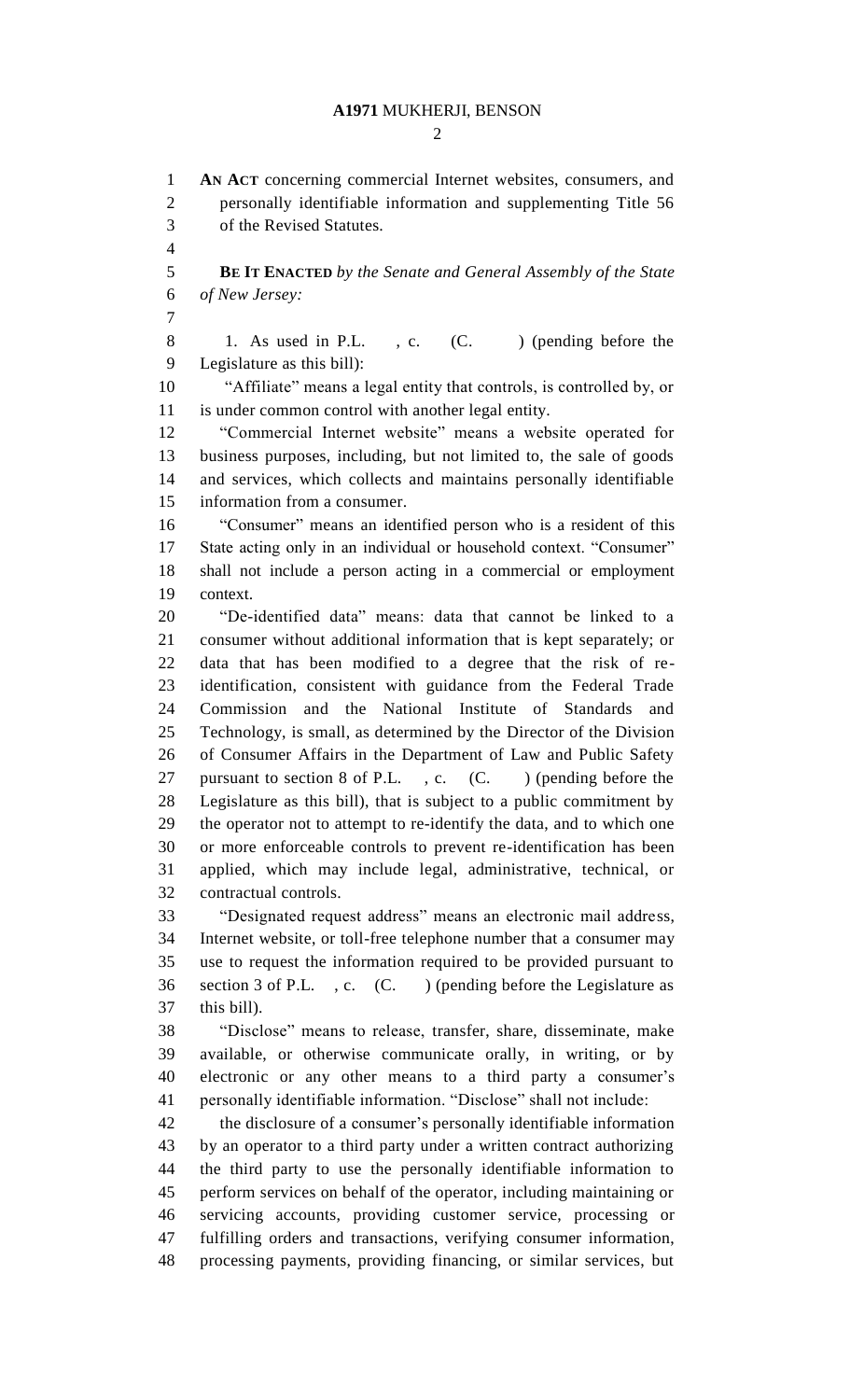only if the contract prohibits the third party from using the personally identifiable information for any reason other than performing the specified service on behalf of the operator and from disclosing personally identifiable information to additional third parties unless expressly authorized by the consumer;

 the disclosure of personally identifiable information by an operator to a third party based on a good-faith belief that disclosure is required to comply with applicable law, regulation, legal process, or court order;

 the disclosure of personally identifiable information by an operator to a third party that is reasonably necessary to address fraud, risk management, security, or technical issues, to protect the operator's rights or property, or to protect a consumer or the public from illegal activities as required by law; or

 the disclosure of personally identifiable information by an operator to a third party in connection with the proposed or actual sale or merger of the operator, or sale of all or part of its assets, to a third party.

 "Online service" means an information service provided over the Internet that collects and maintains personally identifiable information from a consumer.

 "Operator" means a person or entity that operates a commercial Internet website or an online service. "Operator" shall not include any third party that operates, hosts, or manages, but does not own, a commercial Internet website or online service on the operator's behalf, or processes information on behalf of the operator.

 "Personally identifiable information" means any information that is linked or reasonably linkable to an identified or identifiable person. "Personally identifiable information" shall not include de-identified data or publicly available information.

 "Publicly available information" means information that is lawfully made available from federal, State, or local government records, or widely-distributed media.

 "Sale" means the exchange of personally identifiable information for monetary consideration by the operator to a third party for purposes of licensing or selling personally identifiable information at the third party's discretion to additional third parties. "Sale" shall not include the following:

 the disclosure of personally identifiable information to a service provider that processes that information on behalf of the operator;

 the disclosure of personally identifiable information to a third party with whom the consumer has a direct relationship for purposes of providing a product or service requested by the consumer or otherwise in a manner that is consistent with a consumer's reasonable expectations considering the context in which the consumer provided the personally identifiable information to the operator;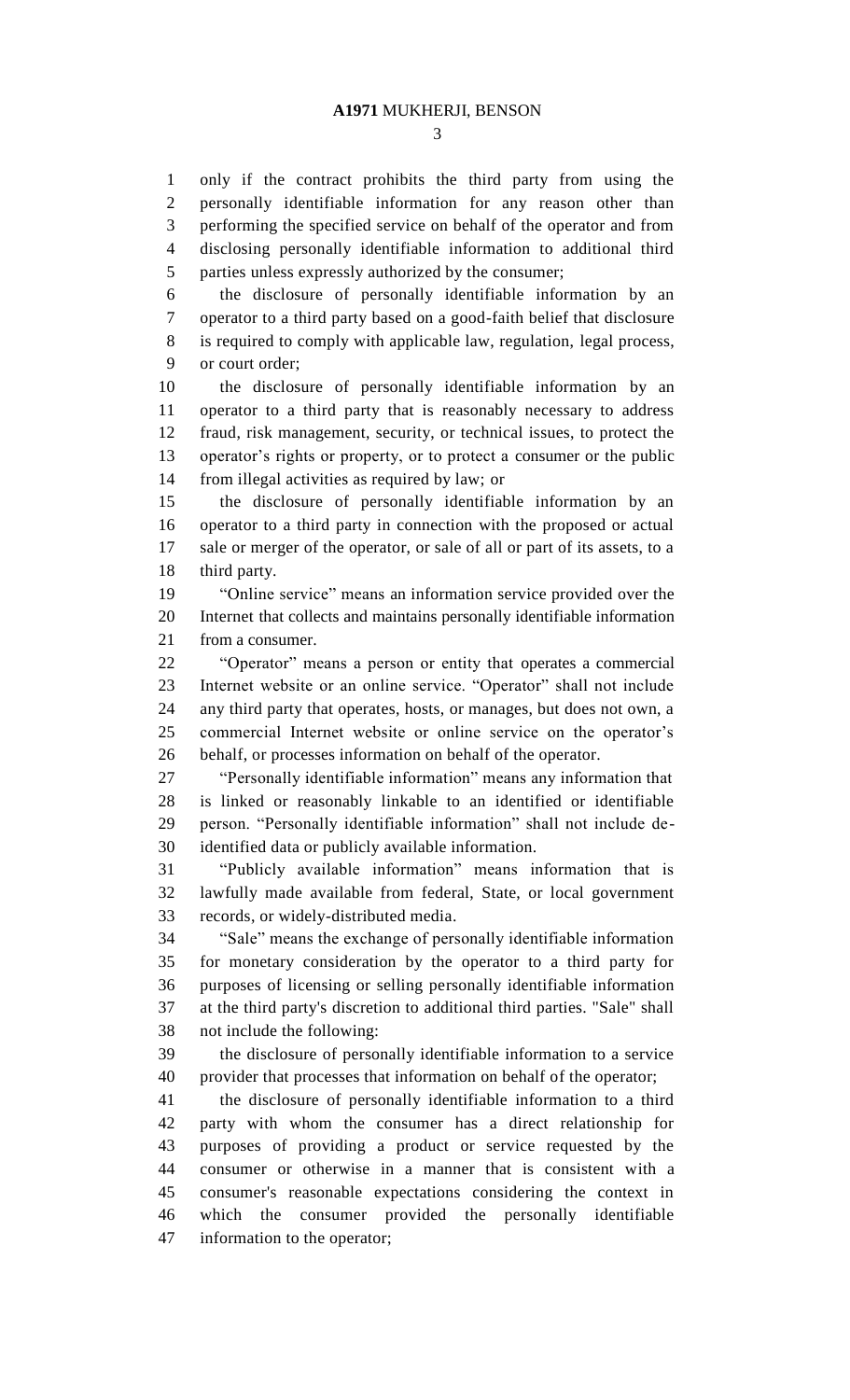the disclosure or transfer of personally identifiable information to an affiliate of the operator; or the disclosure or transfer of personally identifiable information to a third party as an asset that is part of a merger, acquisition, bankruptcy, or other transaction in which the third party assumes control of all or part of the operator's assets. "Service provider" means a person, private entity, public entity, agency, or other entity that processes personally identifiable information on behalf of the operator and who shall provide sufficient guarantees to the operator to implement appropriate technical and organizational measures in a manner that processing shall ensure the protection of the consumer's personally identifiable information. "Third party" means a person, private entity, public entity, agency, or entity other than the consumer, operator, or affiliate or service provider of the operator. "Verified request" means the process through which a consumer may submit a request to exercise a right or rights established in P.L. , c. (C. ) (pending before the Legislature as this bill), and by which an operator can reasonably authenticate the request and the consumer making the request using commercially reasonable means. 2. a. An operator that collects the personally identifiable information of a consumer through a commercial Internet website or online service shall provide on its commercial Internet website or online service notification to a consumer that shall include, but not be limited to: (1) the categories of the personally identifiable information that the operator collects through the commercial Internet website or online service about a consumer who uses or visits the operator's commercial Internet website or online service; (2) the categories of all third parties with which the operator may disclose a consumer's personally identifiable information; (3) whether a third party may collect personally identifiable information about a consumer's online activities over time and across different commercial Internet websites or online services when the consumer uses the Internet website or online service of the operator; (4) a description of the process for an individual consumer who uses or visits the commercial Internet website or online service to review and request changes to any of the consumer's personally identifiable information that is collected by the commercial Internet website or online service of the operator; (5) the process by which the operator notifies consumers who use or visit the commercial Internet website or online service of material changes to the notification required to be made available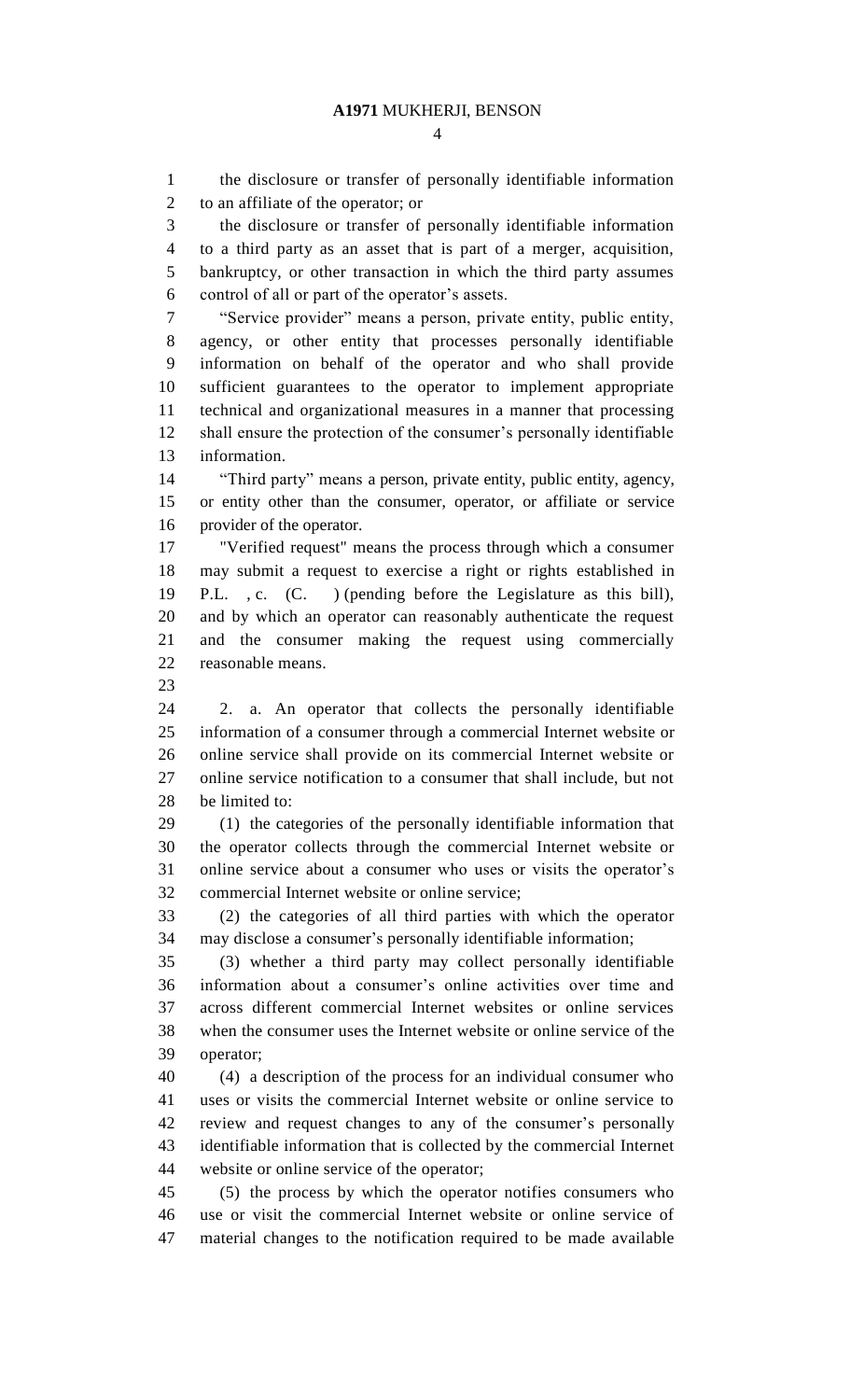notice; and (6) information concerning one or more designated request addresses of the operator. b. In addition to the requirements of subsection a. of this section, an operator shall include the notification as a separate section of the operator's privacy policy.

pursuant to this subsection, along with the effective date of the

 3. a. An operator that collects a consumer's personally identifiable information through its commercial Internet website or online service and discloses the consumer's personally identifiable information to a third party shall make the following information available to the consumer free of charge upon receipt of a verified request from the consumer for this information through a designated request address:

 (1) the category or categories of a consumer's personally identifiable information that were disclosed; and

 (2) the category or categories of the third parties that received the consumer's personally identifiable information.

 b. An operator that receives a verified request from a consumer pursuant to subsection a. of this section shall provide a response to the consumer within 60 days of the operator's verification of the request and shall provide the information, pursuant to subsection a. of this section, for all disclosures of personally identifiable information that occurred in the prior 12 months.

 c. This section shall not apply to personally identifiable information disclosed prior to the effective date of 28 P.L., c. (C. ) (pending before the Legislature as this bill). 

 4. a. An operator that collects the personally identifiable information of a consumer through its commercial Internet website or online service and sells the personally identifiable information of the consumer through the Internet shall clearly and conspicuously post a link, on its commercial Internet website or online service or in another prominently accessible location the commercial Internet website maintains for consumer privacy settings, to an Internet webpage maintained by the operator, which enables a consumer, by verified request, to opt out of the sale of the consumer's personally identifiable information. The method in which a consumer may opt out shall be in a form and manner determined by the operator, provided that a consumer shall not be required to establish an account with the operator in order to opt out of the sale of a consumer's personally identifiable information.

 b. An operator shall be prohibited from discriminating against a consumer if the consumer chooses to opt out of the sale of the consumer's personally identifiable information pursuant to subsection a. of this section. The provisions of this section shall not prohibit the operator's ability to offer consumers discounts, loyalty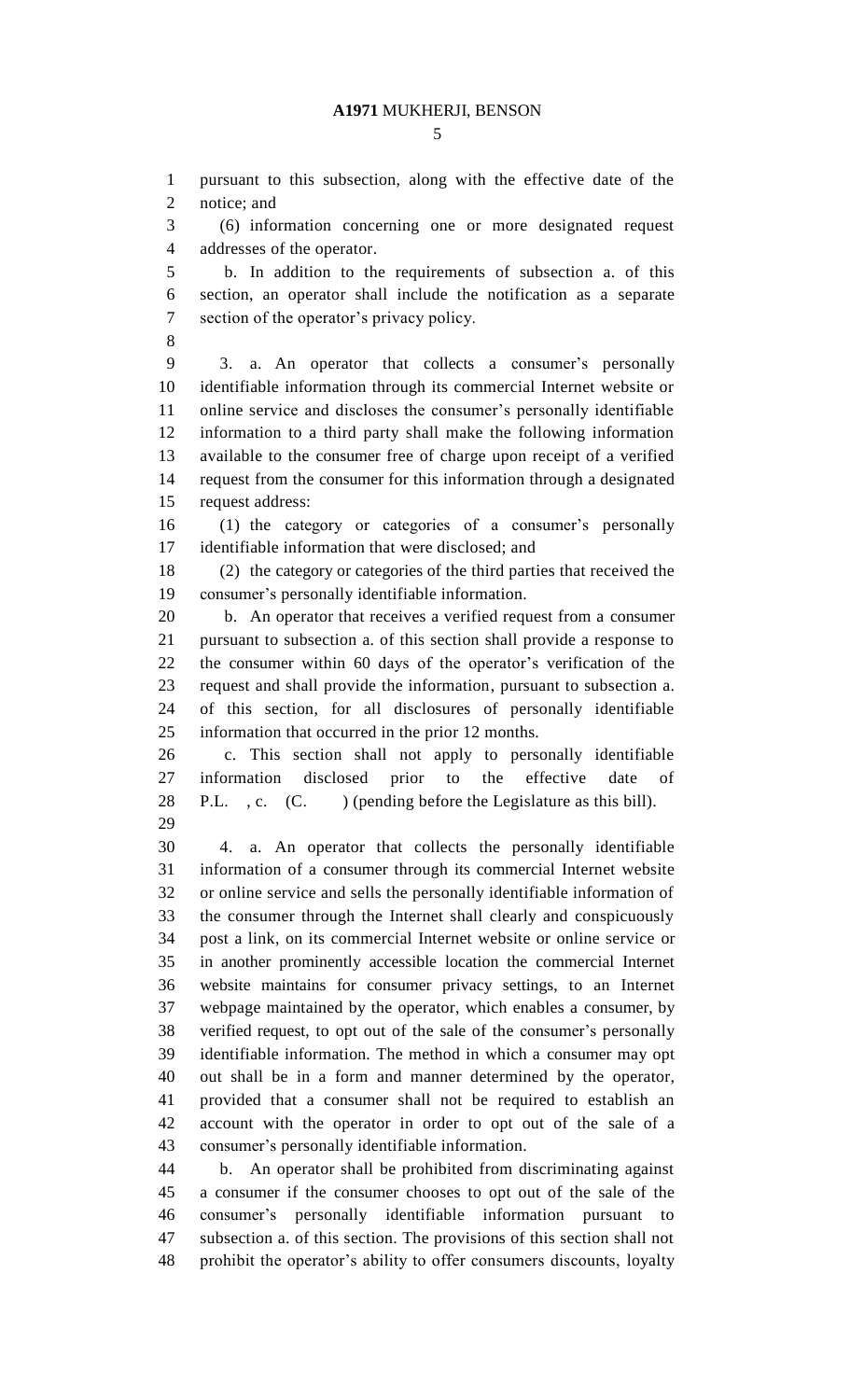programs, or other incentives for the sale of the consumer's personally identifiable information, or to provide different services to consumers that are reasonably related to the value of the relevant

 data. 5. A waiver of the requirements of, or an agreement that does 7 not comply with, the provisions of P.L., c. (C.) (pending before the Legislature as this bill) shall be void and unenforceable. 6. Nothing in P.L. , c. (C. ) (pending before the Legislature as this bill) shall apply to: a. protected health information collected by a covered entity or business associate subject to the privacy, security, and breach notification rules issued by the United States Department of Health and Human Services, Parts 160 and 164 of Title 45 of the Code of Federal Regulations, established pursuant to the "Health Insurance Portability and Accountability Act of 1996," Pub.L.104-191, and the "Health Information Technology for Economic and Clinical Health Act," (42 U.S.C. s.17921 et seq.). b. a financial institution or an affiliate of a financial institution that is subject to Title V of the federal "Gramm-Leach-Bliley Act of 1999," 15 U.S.C. s.6801 et seq., and the rules and implementing regulations promulgated thereunder; c. the secondary market institutions identified in 15 U.S.C. s.6809(3)(D) and 12 C.F.R. s.1016.3(l)(3)(iii); or d. an insurance institution subject to P.L.1985, c.179 (C.17:23A-1 et seq.). e. the sale of a consumer's personally identifiable information by the New Jersey Motor Vehicle Commission that is permitted by the federal "Drivers' Privacy Protection Act of 1994," 18 U.S.C. s.2721 et seq.; and f. personally identifiable information collected, processed, sold, or disclosed by a consumer reporting agency, as defined in 15 U.S.C. s.1681a(f), if the collection, processing, sale, or disclosure of the personally identifiable information is limited by the federal "Fair Credit Reporting Act," 15 U.S.C. s.1681 et seq., and implementing regulations. 7. Nothing in P.L. , c. (C. ) (pending before the Legislature as this bill) shall require an operator to: a. re-identify de-identified data; b. collect, retain, use, link, or combine personally identifiable information concerning a consumer that it would not otherwise collect, retain, use, link, or combine in the ordinary course of business.

 8. It shall be an unlawful practice and violation of P.L.1960, c.39 (C.56:8-1 et seq.) for an operator to fail to notify a consumer of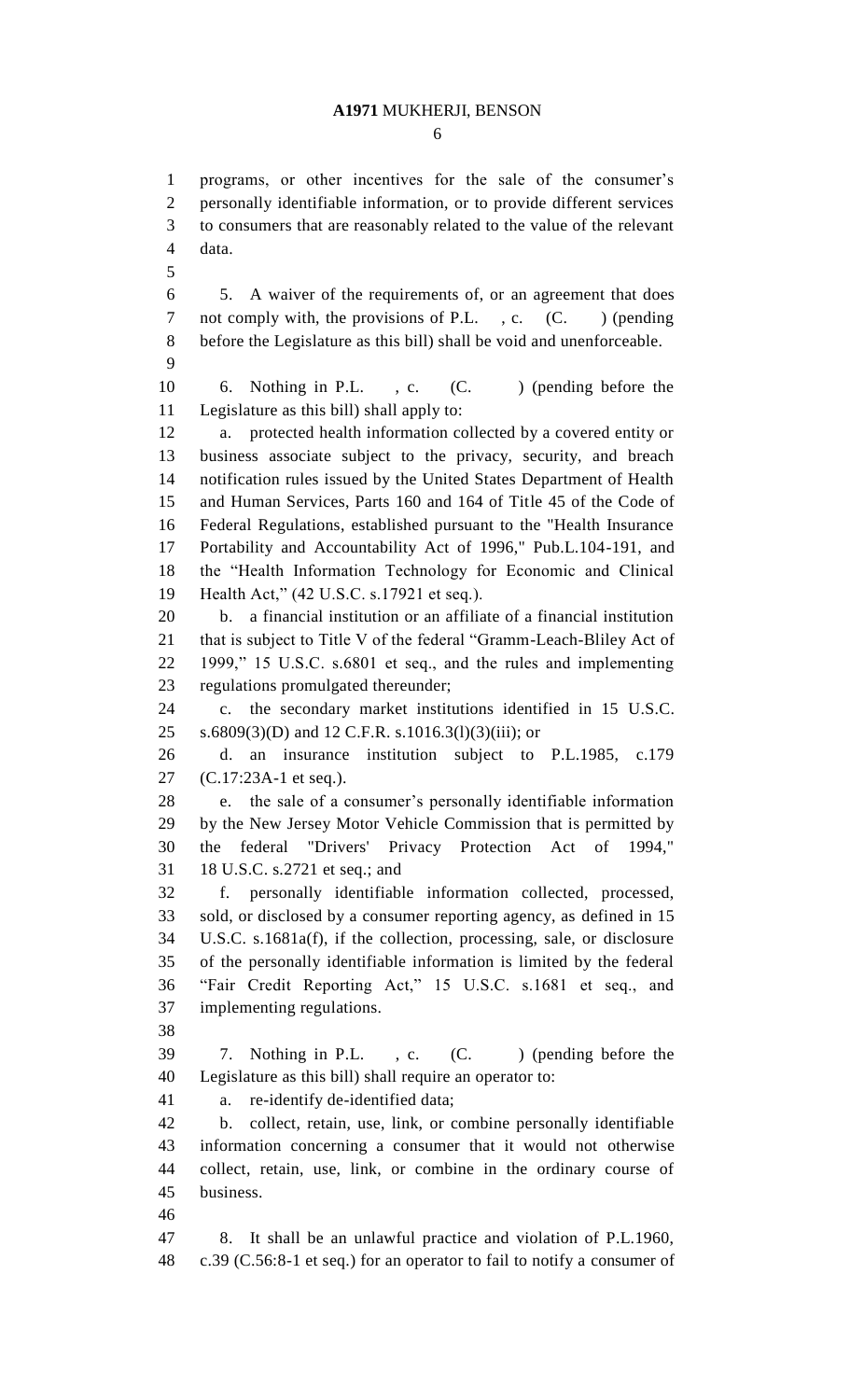the sale of personally identifiable information pursuant to sections 2 2 and 3 of P.L. , c. (C. ) (pending before the Legislature as this bill) or fail to allow a consumer to opt out of the sale of a consumer's personally identifiable information pursuant to section 4 of P.L. , c. (C. ) (pending before the Legislature as this bill) if the operator fails to cure any alleged violation of P.L. , c. (C. ) (pending before the Legislature as this bill) within 30 days after receiving notice of alleged noncompliance from the Attorney General. 9. The Director of the Division of Consumer Affairs in the Department of Law and Public Safety shall promulgate rules and regulations, pursuant to the "Administrative Procedure Act," P.L.1968, c.410 (C.52:14B-1 et seq.), necessary to effectuate the 15 purposes of P.L., c. (C.) (pending before the Legislature as this bill). 10. The Office of the Attorney General shall have sole and 19 exclusive authority to enforce a violation of P.L., c. (C.) (pending before the Legislature as this bill). 22 11. This act shall take effect on the 180th day following the date of enactment, except that the Director of the Division of Consumer Affairs may take any anticipatory administrative action in advance as shall be necessary for the implementation of this act. STATEMENT This bill requires a commercial Internet website and online service operator (operator) to notify consumers of the collection and disclosure of "personally identifiable information," as that term is defined in the bill, to third parties. An operator that collects through the Internet the personally identifiable information of a consumer is to provide on its Internet website or online service notification to a consumer that includes, but is not limited to: 1) the categories of the personally identifiable information that the operator collects through the Internet website or online service about a consumer who uses or visits its commercial Internet website or online service; 2) all third parties with which the operator may disclose a consumer's personally identifiable information; 3) whether a third party may collect personally identifiable information about a consumer's online activities over time and across different commercial Internet websites or online services when the consumer uses the Internet website or online service of the operator;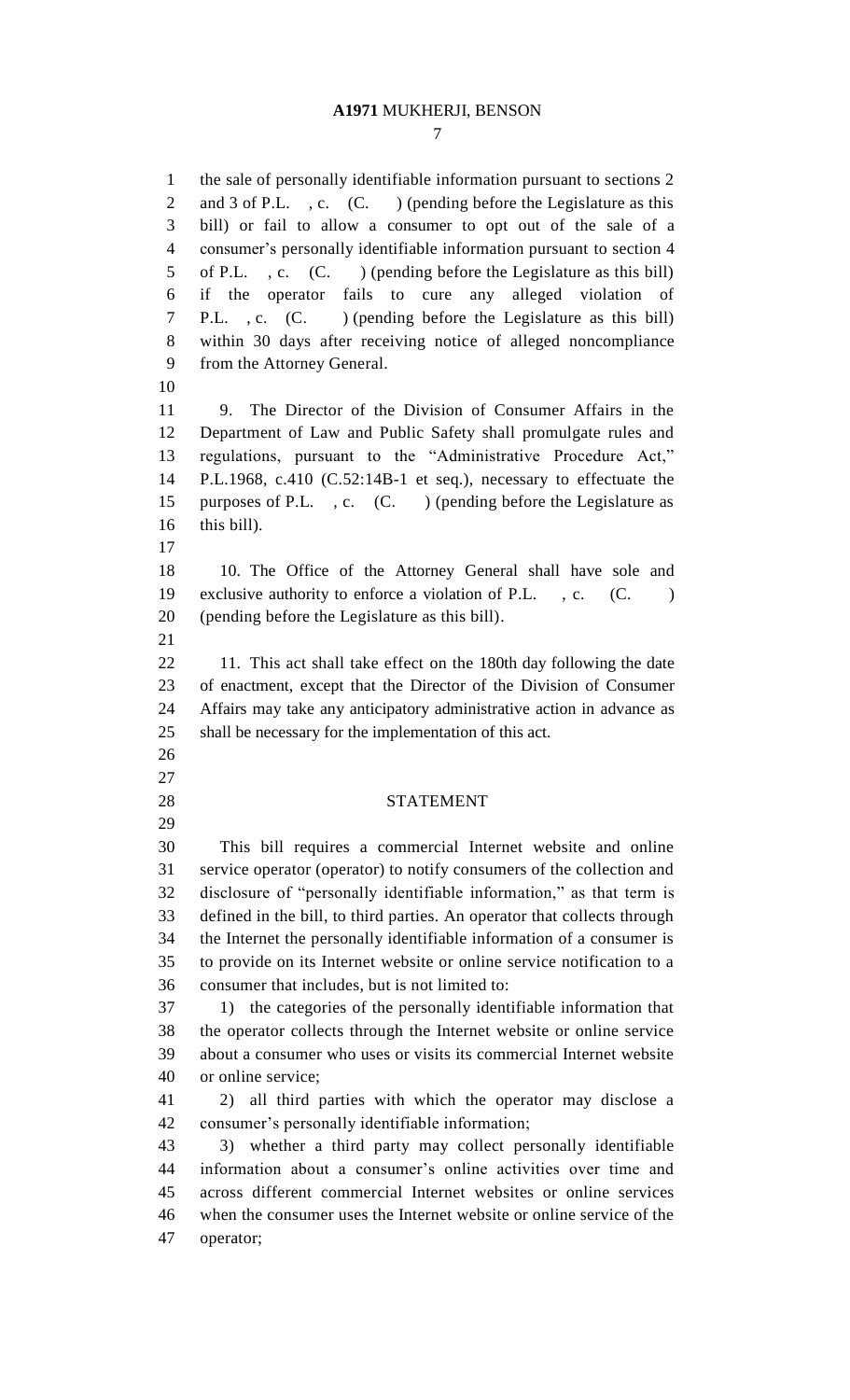4) a description of the process for an individual consumer who uses or visits the commercial Internet website or online service to review and request changes to any of his or her personally identifiable information that is collected by the commercial Internet website or online service of the operator;

 5) the process by which the operator notifies consumers who use or visit the commercial Internet website or online service of material changes to the notification required to be made available pursuant to this subsection, along with the effective date of the notice; and

 6) information concerning one or more designated request addresses that a consumer may use to request information under the bill.

 This bill requires that an operator that discloses a consumer's personally identifiable information to a third party is to make the following information available to the consumer free of charge upon receipt of a verified request from the consumer for this information through a designated request address: the consumer's personally identifiable information that was disclosed; and the names and contact information of the third parties that received the consumer's personally identifiable information. An operator that receives a request from a consumer is to provide a response to the consumer within 60 days of its verification and is to provide the information for all disclosures of personally identifiable information that occurred in the prior 12 months.

 The bill provides that an operator that collects the personally identifiable information of a consumer through its commercial Internet website or online service and sells the personally identifiable information of the consumer through the Internet is to clearly and conspicuously post a link on its commercial Internet website or online service, or in another prominently accessible location the commercial Internet website maintains for consumer privacy settings, to an Internet webpage maintained by the operator, which enables a consumer, by verified request, to opt out of the sale of the consumer's personally identifiable information. The method in which a consumer may opt out shall be in a form and manner determined by the operator, provided that a consumer is not to be required to establish an account with the operator in order to opt out of the sale of a consumer's personally identifiable information.

 An operator is to be prohibited from discriminating against a consumer if the consumer chooses to opt out of the sale of the consumer's personally identifiable information. The provisions of the bill are not to prohibit the operator's ability to offer consumers discounts, loyalty programs, or other incentives for the sale of the consumer's personally identifiable information, or to provide different services to consumers that are reasonably related to the value of the relevant data.